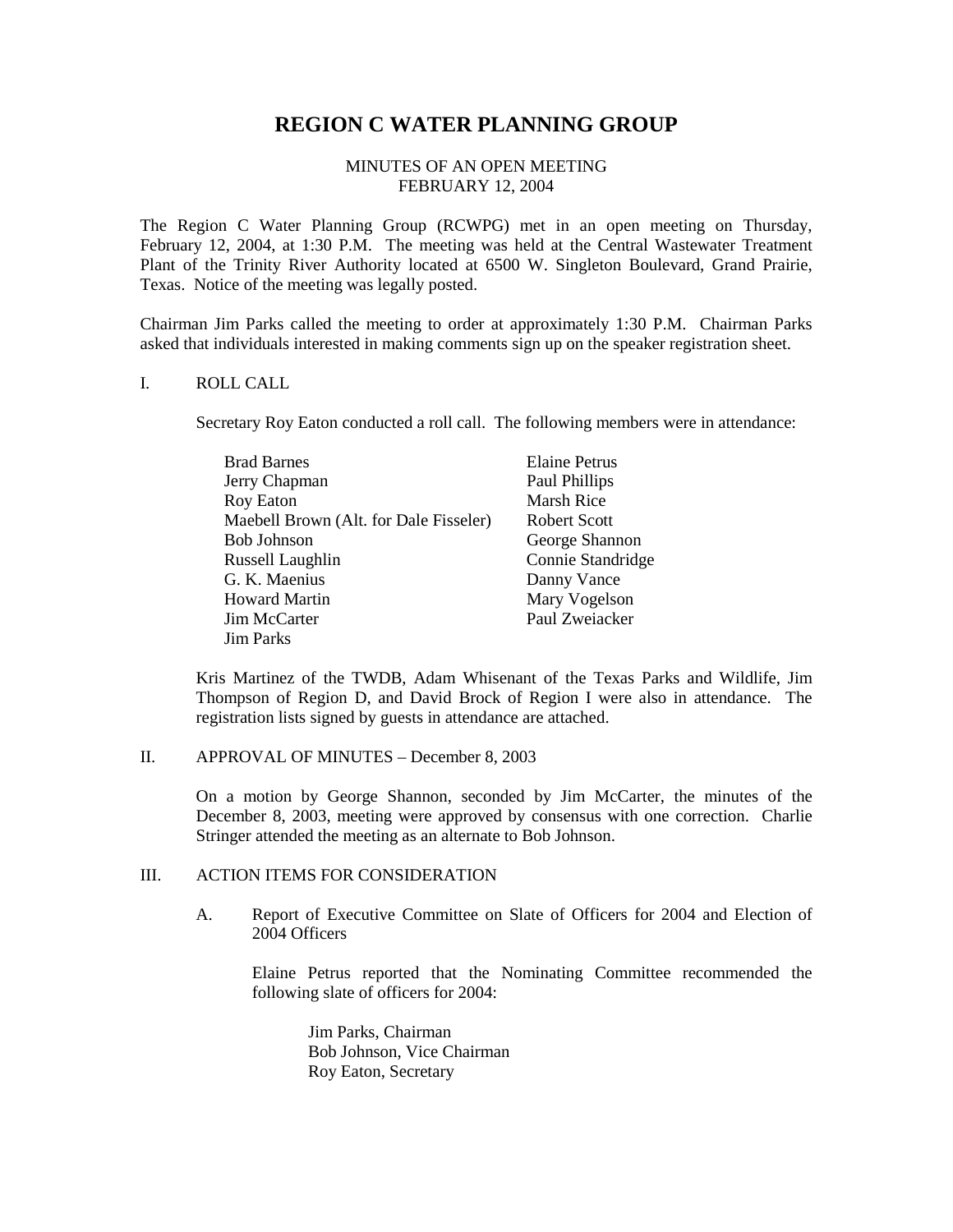Nominations were opened. No nominations were received. Elaine Petrus made the motion to nominate the slate of officers as recommended by the Executive Committee and to cease nominations. Paul Phillips seconded the motion, which was unanimously approved by the RCWPG.

B. Supplemental Funding

Tom Gooch discussed the request for supplemental funding, which is due to the TWDB on April 1, 2004. The supplemental funding request will require a 30 day notification period prior to TWDB's consideration in May. Funding is available for addressing changed conditions. Region C's changed conditions include the following:

- Unanticipated changes to the amount of water supply available to meet needs
- Unanticipated changes to the volume or magnitude of water supply needs due to greater than anticipated population growth or water demands
- Development of new technology or availability of new supplies to meet water supply needs that were not recognized when the original scope of work was developed

Potential projects for to be considered for supplemental funding are as follows:

- Reimbursement for costs associates with Anna and Athens amendments
- Reimbursement for supplemental funding notice
- Increased public participation needs due to increased media coverage of potential projects
- Additional reuse studies
- Wright Patman reallocation
- Additional water conservation studies not addressed by the TWDB's water conservation report
- Desalination of Texoma water
- Intensive interaction with Regions D and I

The consultants will provide additional information on the potential projects and seek approval to submit a request for supplemental funding to the TWDB at the March RCWPG meeting.

C. Wholesale Water Providers

Tom Gooch reviewed the definition of a wholesale water provider and reviewed the recommended list of wholesale water providers in Region C. On a motion by Danny Vance, seconded by George Shannon, the RCWPG voted unanimously to approve the recommended list of wholesale water providers.

## IV. DISCUSSION ITEMS

A. Introduction to WAM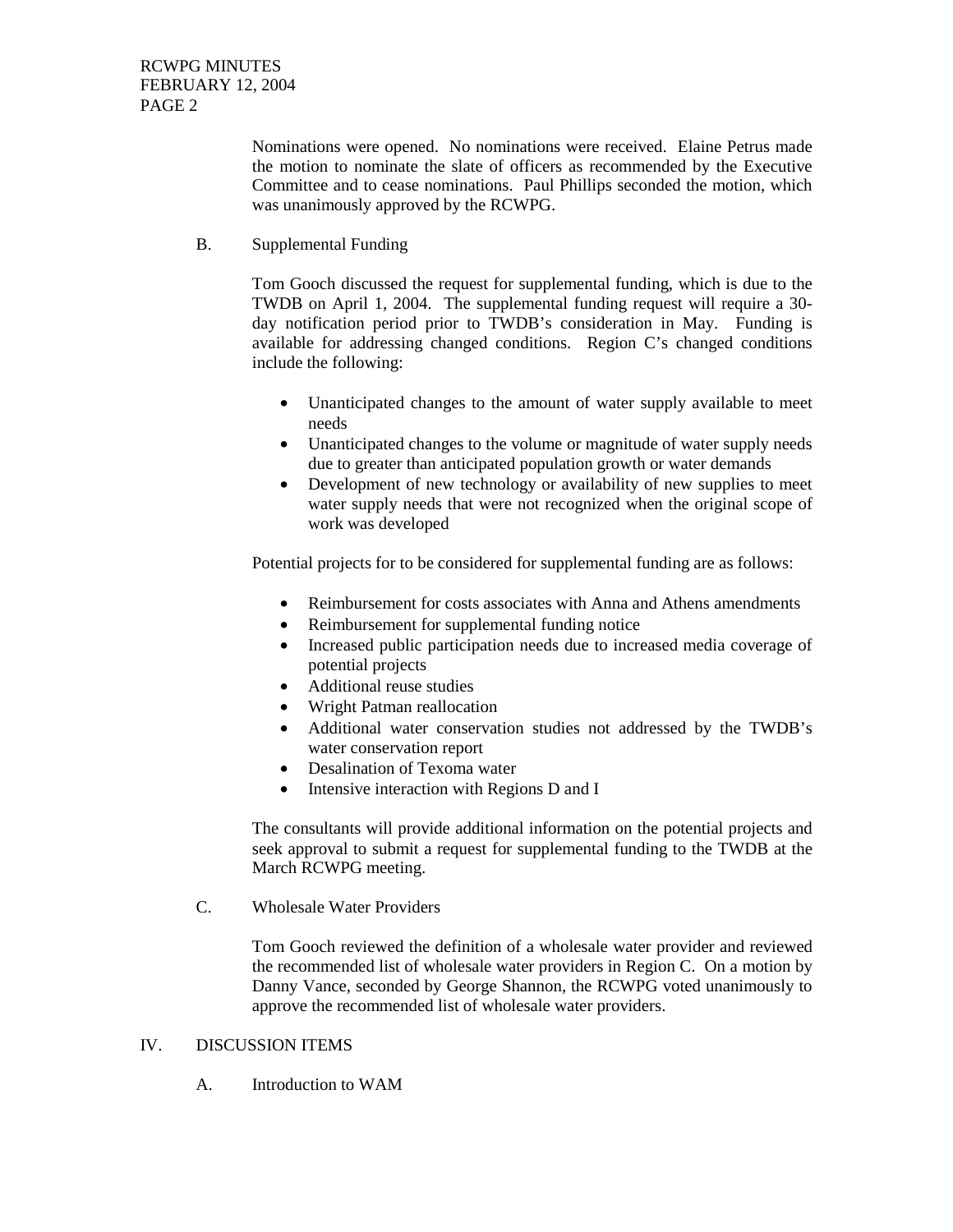Tom Gooch gave an introduction to Water Availability Modeling (WAM). He presented information on WAMs including definitions, what WAMs can and cannot tell, how WAMs work, key assumptions, how WAMs differ from reality, and how WAMs are used in water planning. Mr. Gooch discussed Region C's specific concerns with WAMs as follows:

- No return flow assumptions
- Some system operations are difficult to model
- System operation with reservoirs in multiple basins
- B. Presentation on Instream Flow Analysis by TWDB

Kris Martinez gave a presentation on "Stream Flow Assessment for Regional and State Water Planning." Mr. Martinez offered assistance to the RCWPG.

C. Inclusion of Return Flows in Water Availability Models

Tom Gooch discussed inclusion of return flows in WAMs. A draft letter to the TWDB has been prepared on this issue. Comments on this issue were requested to be submitted to Tom Gooch by February 26, 2004. Tom will revise the letter and send it to the RCWPG members prior to mailing to TWDB.

D. Update on Task 3 – Current Water Supplies

Tom Gooch updated the group on Task 3.

E. Water Conservation and Reuse Activities

Brian McDonald presented an update on water conservation and reuse activities. Activities include the following:

- Developing a model municipal water conservation plan
- Reviewing and summarizing water conservation plans
- Performing neighborhood conservation study
- Coordinating with statewide SB1094 Water Conservation Implementation Task Force

These activities help establish the basis for evaluation of water conservation management strategies.

F. Process to Screen Water Management Strategies

Tom Gooch presented information on the process of screening water management strategies. Information was previously sent out the RCWPG members and is available on the website. Comments should be sent to Tom Gooch by February 26, 2004. The consultants will seek approval of screening water management strategies at the next RCWPG meeting.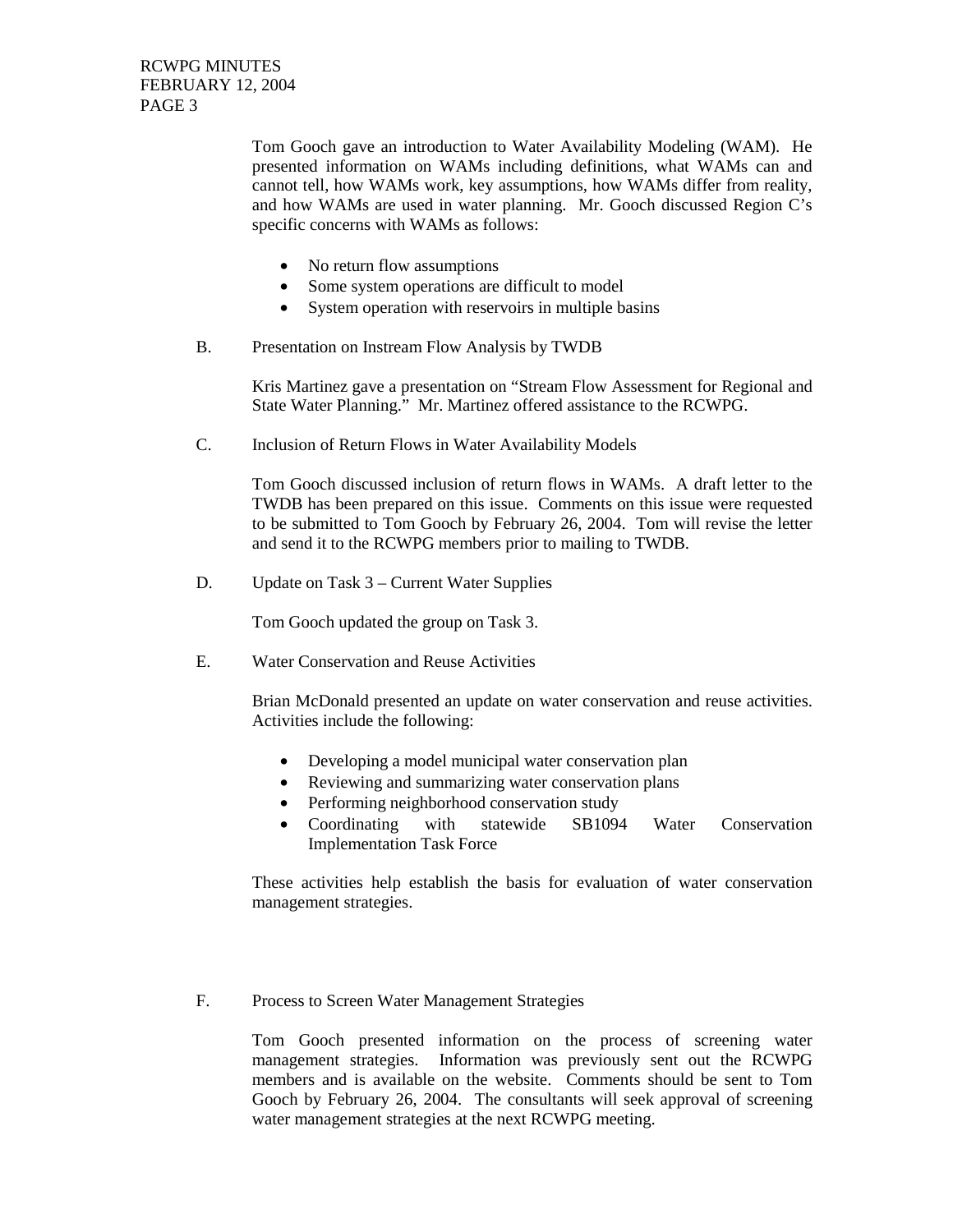G. Update on Overall Status and Next Steps

The consultants gave an update on the overall status and next steps which included the following:

- Newsletter published end of January; second newsletter will be developed this summer
- Summary of public comments at the December 8, 2003, meeting were emailed to the RCWPG and posted on website
- In February, the consultants will:
	- o Finalize water availability
	- o Continue working on water conservation and reuse activities
	- o Finalize analysis regarding impacts of recent droughts
	- o Finalize scope and budget for RCWPG approval
	- o Mail and post notice for March meeting to discuss and vote on supplemental funding scope and budget
	- o Finalize wholesale water provider list and submit to TWDB
	- o Finalize letter regarding instream flow analysis
	- o Submit recommended control points to TWDB WAM study
- At March meeting, the consultants will:
	- o Seek approval for supplemental funding
	- o Seek approval of process to screen water management strategies
	- o Discuss bay and estuary inflows
	- o Discuss possible designation of unique stream segments (This item was moved to April per TPWD request.)

#### V. ADDITIONAL ACTION ITEMS FOR CONSIDERATION

A. Recommended Control Points for TWDB WAM Analysis

Tom Gooch reviewed the recommended control points per basin in each region. It was suggested that a point be added at Arthur City and Index, Arkansas, on in the Red River Basin. George Shannon made the motion to approve the recommended control points with the two suggested additions. Jim McCarter seconded the motion, which was unanimously approved by the RCWPG.

B. Surveys on Meeting Future Water Needs

Tom Gooch discussed the sample surveys provided for the water user groups, wholesale water providers and county judges. By consensus, The RCWPG members approved sending out the surveys in late February.

#### VI. OTHER DISCUSSION

A. Updates from the Chair